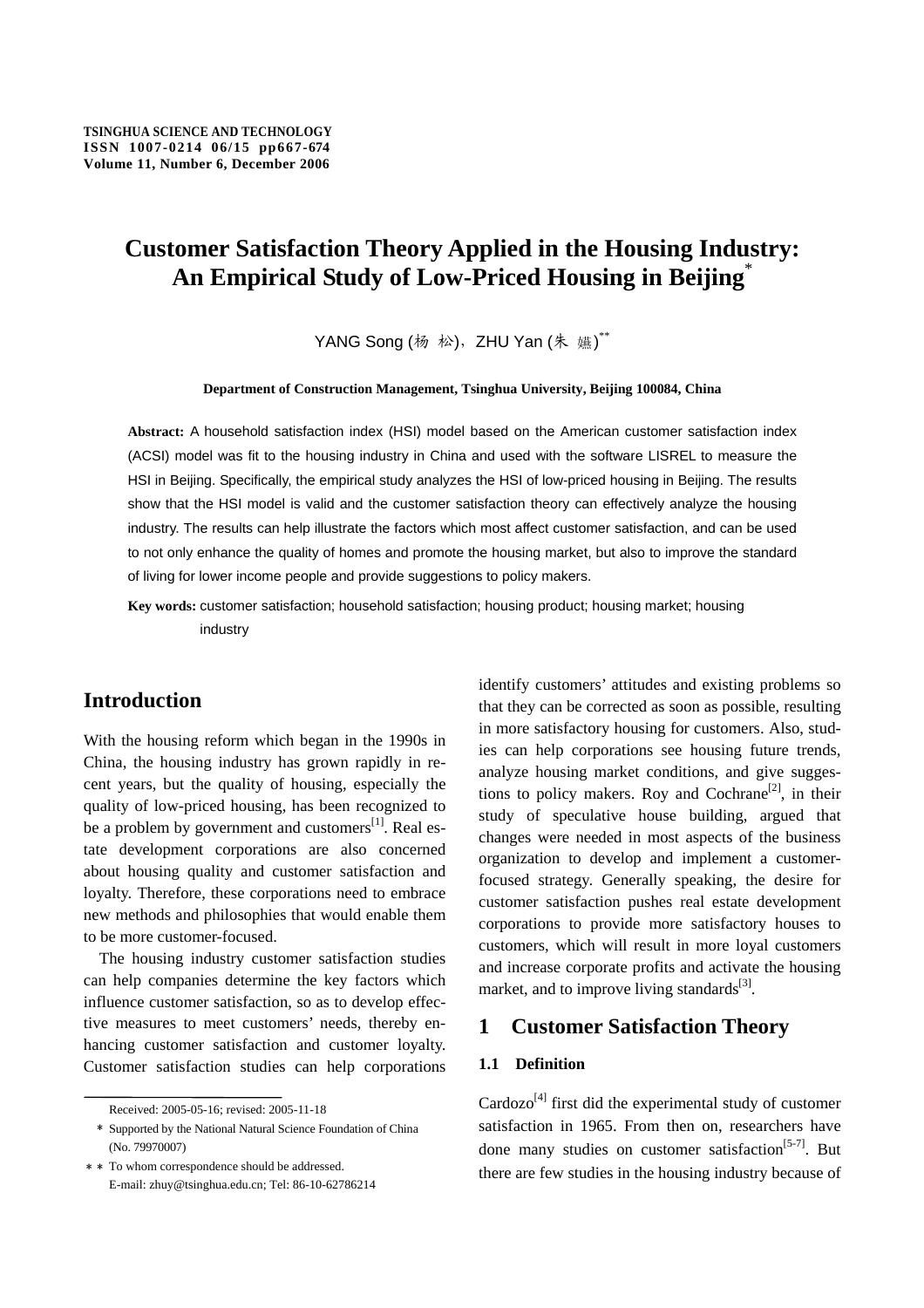the special attributes of houses<sup>[8]</sup>.

There are two main viewpoints for customer satisfaction. One viewpoint defines customer satisfaction from the state angle, which considers customer satisfaction after the behavior that leads to the purchase. Howard and  $\text{Sheth}^{[9]}$  defined satisfaction as "the buyer's cognitive state of being adequately or inadequately rewarded for their sacrifices". Oliver and Gerald $[10]$  suggested that the most epistemologically efficient explanation derives from Howard and Helson's<sup>[11]</sup> adaptation level theory, which suggests that judgments of newly perceived stimuli are affected by prior experience with the general class of objects and the discrepancy perceived between the new stimulus and previously determined stimulus levels. The other viewpoint defines customer satisfaction from the process angle, that is, researchers define what customers do to become satisfied<sup>[12]</sup>. Hunt<sup>[13]</sup> suggested that satisfaction is "an evaluation rendered that the experience was at least as good as it was supposed to be." Engel and Blackwell $[14]$  conceived satisfaction as "an evaluation that the chosen alternative is consistent with prior beliefs with respect to that alternative." Tse and Wilton<sup>[15]</sup> suggested that satisfaction is a general psychological phenomenon, describing the emotional state resulting from an evaluation of the perceived discrepancy between prior expectations and the actual performance of the product.

The second definition about customer satisfaction includes the buyer's experience and shows the development of the satisfaction, so it is more useful than the first definition. Therefore, this paper uses the second definition. Generally, customer satisfaction is defined as a comprehensive evaluation based on all the experience relating to a certain product or service. For the housing product, we define customer satisfaction based on a specific trade because most people only purchase houses once or twice in their entire lives. Most homebuyers have little experience in housing purchases, so customer satisfaction defined here is always in relation to a specific house at a specified time.

#### **1.2 Customer satisfaction and loyalty**

Customarily, loyalty means customers always buy the products from the same brand or corporation, which usually results from customer satisfaction and customers' experiences. Loyalty is a kind of trust, which is related to behavioral and emotional responses, so true loyalty means not only repeated purchases, but also an approving attitude to the brand or corporation<sup>[16]</sup>. Table 1 shows the difference between false and true loyalties.

**Table 1 False and true loyalties** 

| Loyalty | <b>Behavior</b>    | Emotion  | Result     |
|---------|--------------------|----------|------------|
| False   | Repeated purchases | Neutral  | Short-term |
| True    | Repeated purchases | Positive | Long-term  |

The generally accepted findings about loyalty by Jones and  $Sasser<sup>[17]</sup>$  show that the link between customer satisfaction and customer loyalty is affected by the degree of competition in a market. In Fig. 1, the region above the broken line represents not very competitive markets, while the region below the broken line represents highly competitive markets. Curve 1 shows the customer satisfaction-loyalty link in a highly competitive market and Curve 2 shows the customer satisfaction-loyalty link in a not very competitive market.



**Fig. 1 Relationship between customer satisfaction and loyalty** 

According to conventional wisdom, the link between satisfaction and loyalty in markets where customers have choices is a simple, linear relationship with loyalty increasing along with satisfaction. However, Jones and Sasser<sup>[17]</sup> discovered that the relationship was neither linear nor simple. To a much greater extent than most people think, completely satisfied customers are more loyal than merely satisfied customers. In a market where competition is intense, there is a tremendous